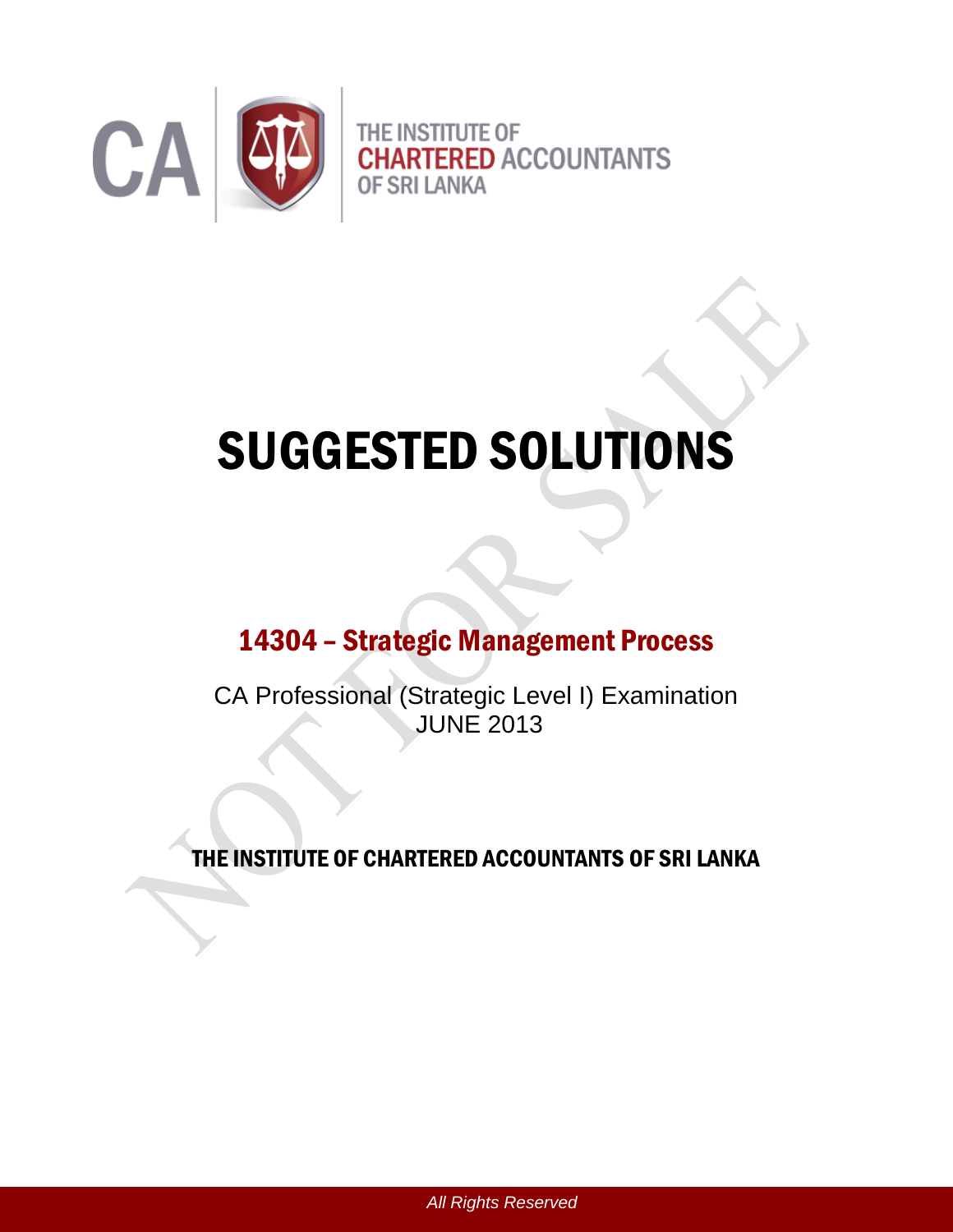#### (a) **SWOT Analysis**

#### Strengths

- Having a reputed and established brand being a pioneer in the mobile tele-com industry in Sri Lanka
- The market leader in the mobile tele-com industry in Sri Lanka
- Relatively easy to raise funds being a Quoted public company
- Specialised knowledge in the industry.(leading to innovations)

#### Weaknesses

- Issues in organization structure
- Demotivated employees
- Increasing trend in customer complaints due to poor customer service
- Decreasing trend in profitability due to lack of controls.

#### **Opportunities**

- Growing trend in use of mobile phone in rural areas (possibility of expanding market)
- There is a trend that People prefer using more than one connection from different mobile operators

# **-Any other acceptable point will be considered**

# **Threats**

- Internationally reputed telecommunication providers have already entered to the local market and plan to offer different products at very low cost (entrance of new competitors)
- Different substitute products due to technology advancement. E.g. Skype, Google hangout etc
- Govt. regulations possibility of imposing new taxes.
- **Any other acceptable point will be considered**

(6 marks)

# (b) **"bargaining power of the Customers**

Overall conclusion should be **"high"**

Reasons include (but are not limited to the following)

- $\triangleright$  Competition among existing rivals is very high and all industry players compete each other to capture the market and retain customers.
- $\triangleright$  Switching cost to customer is very low
- $\triangleright$  There are substitute products at relatively very low cost or free of charge;
	- o E.g. Sype ,Google hangout etc.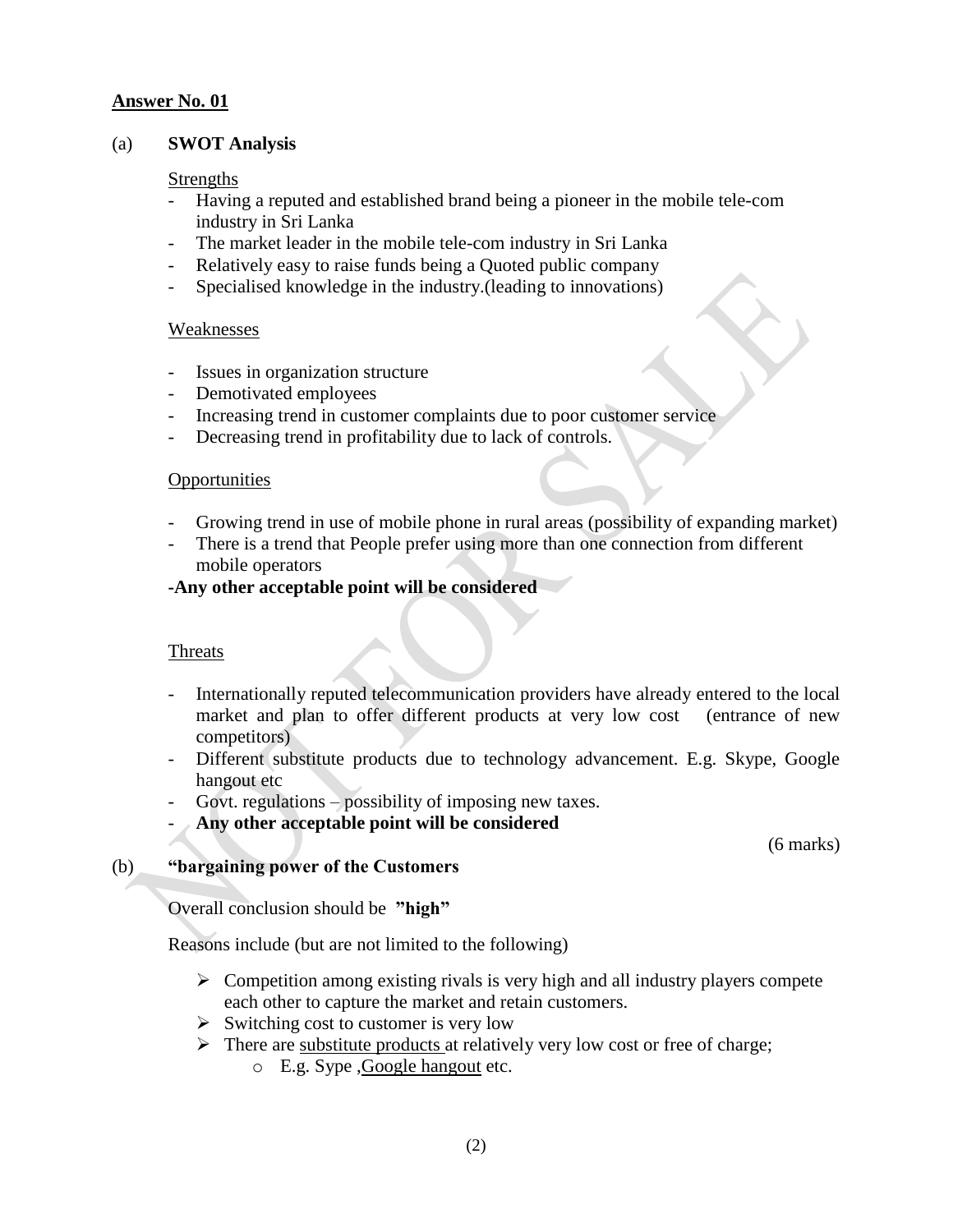- $\triangleright$  Regulator "TRC" closely monitors the prices of all tele-com services providers. Therefore, the chances for services providers (suppliers) to bargain very low. But it is an advantage to customers.
- Different advantage of industry products diversified products (low bargaining power)
- $\triangleright$  Force down price due to high competition.

**( 8 marks)**

- (i) The existing structure to be changed due to the following;
	- o De-motivated staff

(c)

- o Duplication of roles/jobs /functions of departments
- o Employee turnover (specially professional Staff) may be high as the existing structure does not support for them to climb the ladder in their career. This has been the major reason for the company's failure.
- o Having a tall organisation structure of layered management hierarchies with lots of checks and controls that required people to look upward in the organisational structure for answers and approvals which may be failing to deliver responsive customer service and adoption to changing conditions.
- o Tall hierarchy hampers effective communication.
- (ii) **The suggestion**: need to design an organisational structure into a flatter/ liner one. This should be responsive to the change. Today, many companies specially considering for downgrading, are drawing on five tools of organisational design.
	- I. Managers and workers are empowered to act on their own judgments
	- II. Work process design (to achieve greater streamlining and tighter cohesion)
	- III. Self-directed work teams
	- IV. Rapid incorporation of Internet Technology applications
	- V. Networking with outsiders to improve existing organizational capabilities and create new ones.

# **(6marks)**

# (d) **Main objectives of the restructuring strategy would include;**

- 1. To address the customer complaints
- 2. To eliminate complicated management structure of the expanded company
- 3. To obtain synergetic advantages from newly diversified businesses and existing businesses
- 4. Identifying profit centers of the company and let them manage independently by appointing heads to those profit centers. (Strategic Business Unit)
- 5. Identify non-value adding functions and processes in order to remove them
- 6. Reduce the number of divisions already established in the organization where duplication of work was taking place
- 7. To introduce new functions and processes with the help of existing people which were identified as necessary to face the surging competition
- 8. Strengthen the core functions of the company such as front line customer service and sales, network infrastructure development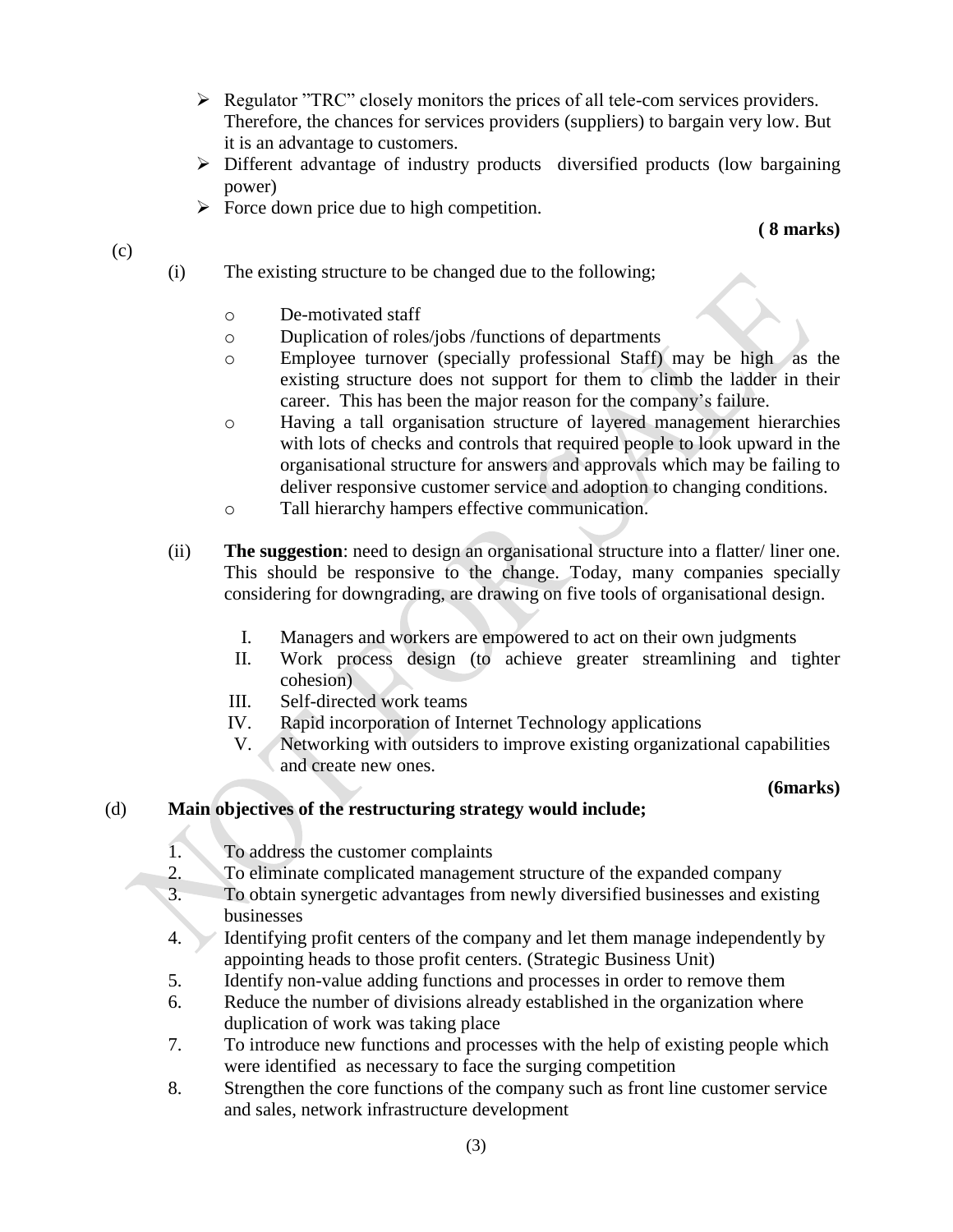9. To make communication easy fast and reliable in the light of the cost structure **(8 marks)**

# **Answer No. 02**

(a)

- Purpose driven Every organization has a purpose and that purpose is specified in the vision. So all stakeholders are explicitly aware of why the organization exist.
- Futuristic: It looks to a future that is better than the status quo  $\&$  not to the past.
- Inspiring It creates enthusiasm poses a challenge
- Motivation-. Vision motivates employees to work towards reaching it.
- Audacious (bold): It challenges employees to go beyond the present and to achieve what you can if you 'stretch' yourself to the utmost.

**(4 marks)**

(b) When a firm has several key objectives, some might be achieved only at the expense of others. For example, a company's objective of achieving high profits and profit growth might have adverse consequences for the cash flow of the business or the quality of the firm's products.

# **(2 marks)**

# **Steps to deal with conflicts**

- Rational evaluation according to financial criteria
- Bargaining: Managers with different goals will compete and form alliances with other managers to achieve their goals.
- Satisficing: Firms do not aim to maximise performance in one area if this leads to poor performance elsewhere. Rather they will accept satisfactory, if not excellent, performance in a number of areas.
- Sequential: Goals are dealt with one by one in a sequence.
- Priority setting: Certain goals get priority over others. This is determined by senior managers.

# **(Total 8 marks)**

(c) (i)

- The way in which products are made (e.g. use of new materials)
- The type of products or services that are made and sold
- The way in which services are provided e.g. books and CDs offer greater consumer choice and enjoy considerable success over the internet.
- The way in which markets are identified: database systems make it easier to analyse the market.
- The way in which firms are managed: IT encourages 'delayering' of organisations and results in better communication.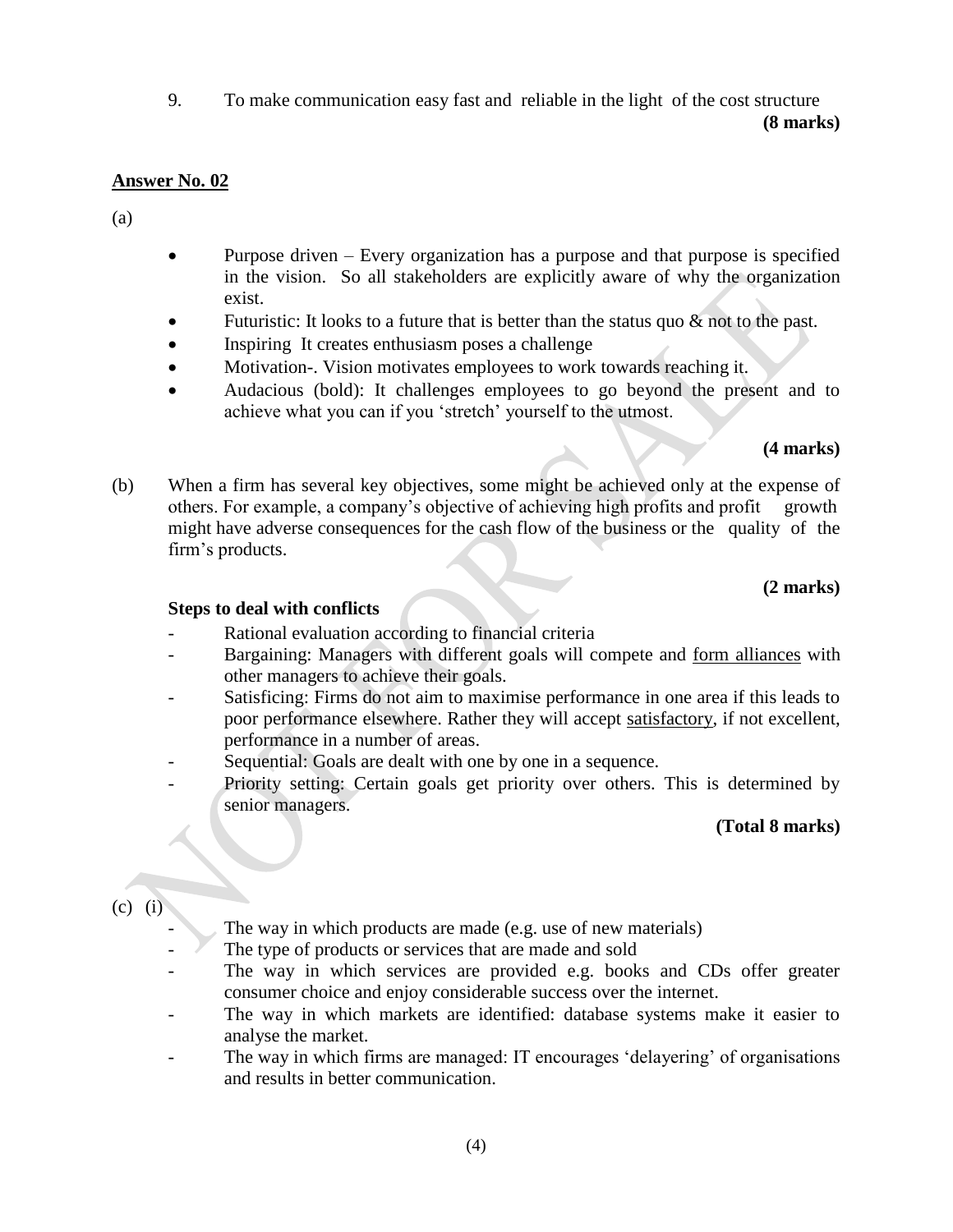- The means and extent of communications with external clients; the financial sector is growing rapidly. Electronic call centres are now essential to stay in business.
- (ii) Recent technological change has important social consequences and has affected work practices.
	- Home working: Whereas people were once collected together to work in factories, home working is also gaining ground.
	- Intellective skills: Certain types of skills related to interpretation of data and information processes have become more valued than manual or physical skills.
	- Services: Technology increases manufacturing productivity, releasing personnel for service jobs. The latter requires greater interpersonal skills (e.g. to deal with customers).

**(8 marks)** 

- (d) (i) Key Success Factors (or Critical Success Factors) are those product features that are particularly valued by a group of customers. The organisation must excel in these to outperform competition (Johnson, Scholes & Whittington) The threshold product features which would be expected from any supermarket are not categorized as KSF
	- (ii) KSFs for a supermarket operation
		- Site location and acquisition- A suitable location providing easy access, parking facilities for customers' vehicles & for vans delivering merchandise to the store
		- Store size according to customer base and range of items to be stocked
		- Customer profile Customers' financial strength as customers need to spend on a wide range of items and buy whatever they want on a single trip.
		- Reliable IT infrastructure linking point of sale to logistics
		- Own financial strength for bulk purchase of merchandise  $\&$  for making prompt payments to suppliers
		- Hours of business because customers look for convenience
		- Availability of high quality products/service which is valued by some customers.

**(10 marks)**

**(Total 30 marks)**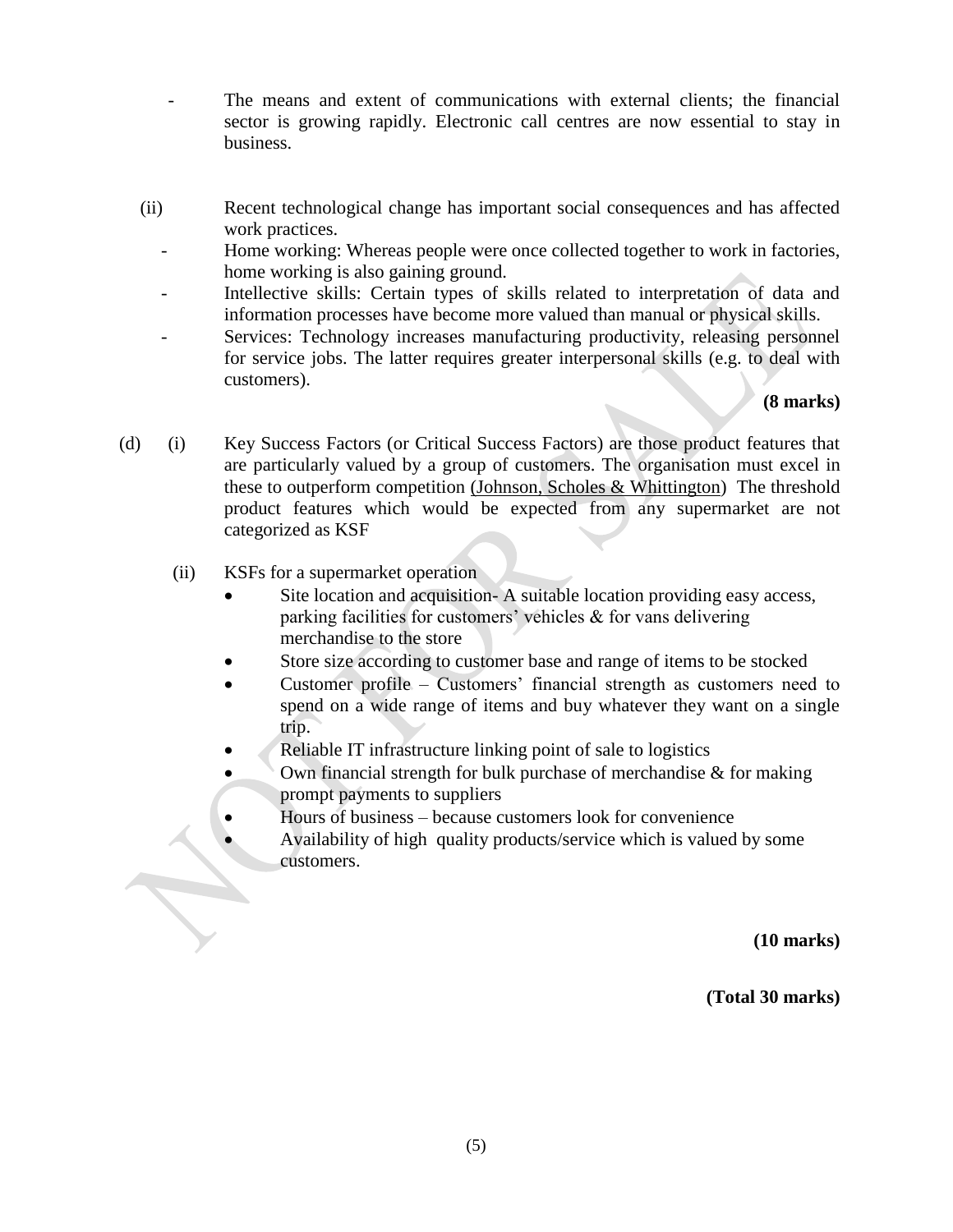(a)

- (i) Advantages for a Firm that is a 'First Mover'
	- By establishing the production facility first and producing on large scale, it can obtain an absolute cost advantage. It helps to reduce unit cost and pre-empt entry. This can serve as a barrier to entry
	- The company brand name can get established and the image created can give the 'first mover' a strategic advantage over followers. This too can serve as an entry barrier.
	- The brand name and customer loyalty can make switching costs difficult for customers. Customers are 'locked' into a firm's products because of preferences or special design characteristics.
	- It can establish links with suppliers (of inputs)
	- It can establish links with distributors.
	- It can establish links with govt. institutions

#### **(6 marks)**

#### (ii) **Disadvantages**

- A first mover has to bear the risks of venturing into a new and largely unknown market
- A first mover has to bear the costs of developing the market which a follower can avoid e.g. establishing distribution channels and educating customers.
- The first mover might have invested in a technology that is fast becoming obsolete. Rapid technological advances allow a second mover (or follower) to leapfrog a first mover's new product.
- The first mover might be developing wrong capabilities as it is focusing on a customer set (early adopters) that may not be typical of the mass market.
- The first mover might lack a key complement that a follower possesses.

**(4 marks) (Total 10 marks)**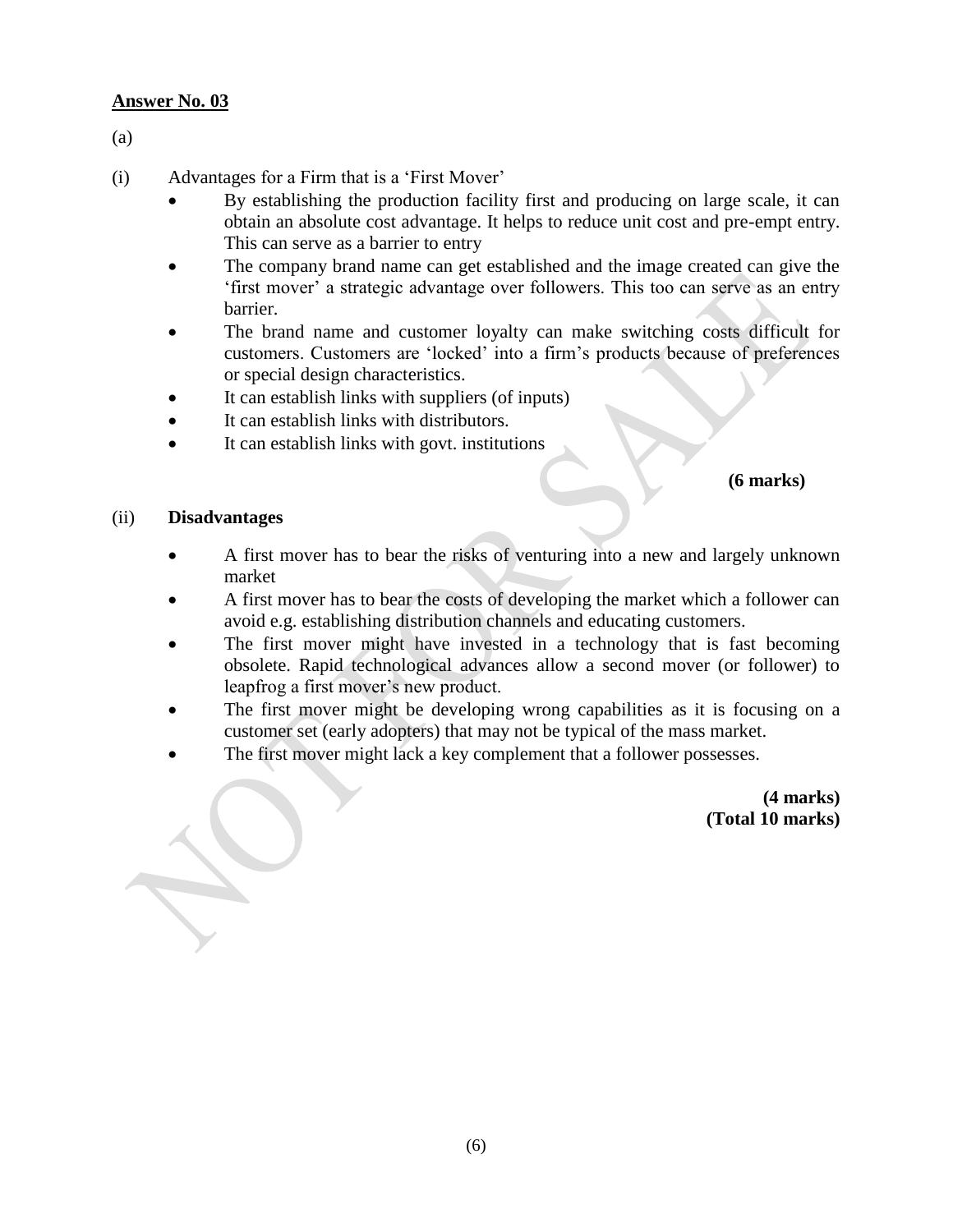(b) **Red Oceans** are industries in existence today – the known market space. Industry boundaries are defined and accepted and competitive rules of the game are known. But, as the market space gets crowded, prospects for profits and growth are reduced

**Blue Ocean strategy** refers to the creation by a company of a new, uncontested market space that makes competitors and cost irrelevant and that creates new consumer value while decreasing costs (Kim &Mauborgne, HBR, Oct. 2004). The cornerstone of Blue Ocean strategy is value innovation.

| <b>Red Ocean Strategy</b>       | <b>Blue Ocean Strategy</b>         |
|---------------------------------|------------------------------------|
| 1. Focus: on existing consumers | Focus is on Non-customers          |
| 2. Compete: in existing market  | Create uncontested market to serve |
| 3. Beat competition             | Make competition irrelevant        |
| 4. Exploit existing demand      | Create & capture new demand        |
| 5. Obtain average profits       | Obtain high profits                |
|                                 |                                    |

**(Total 10 Marks)**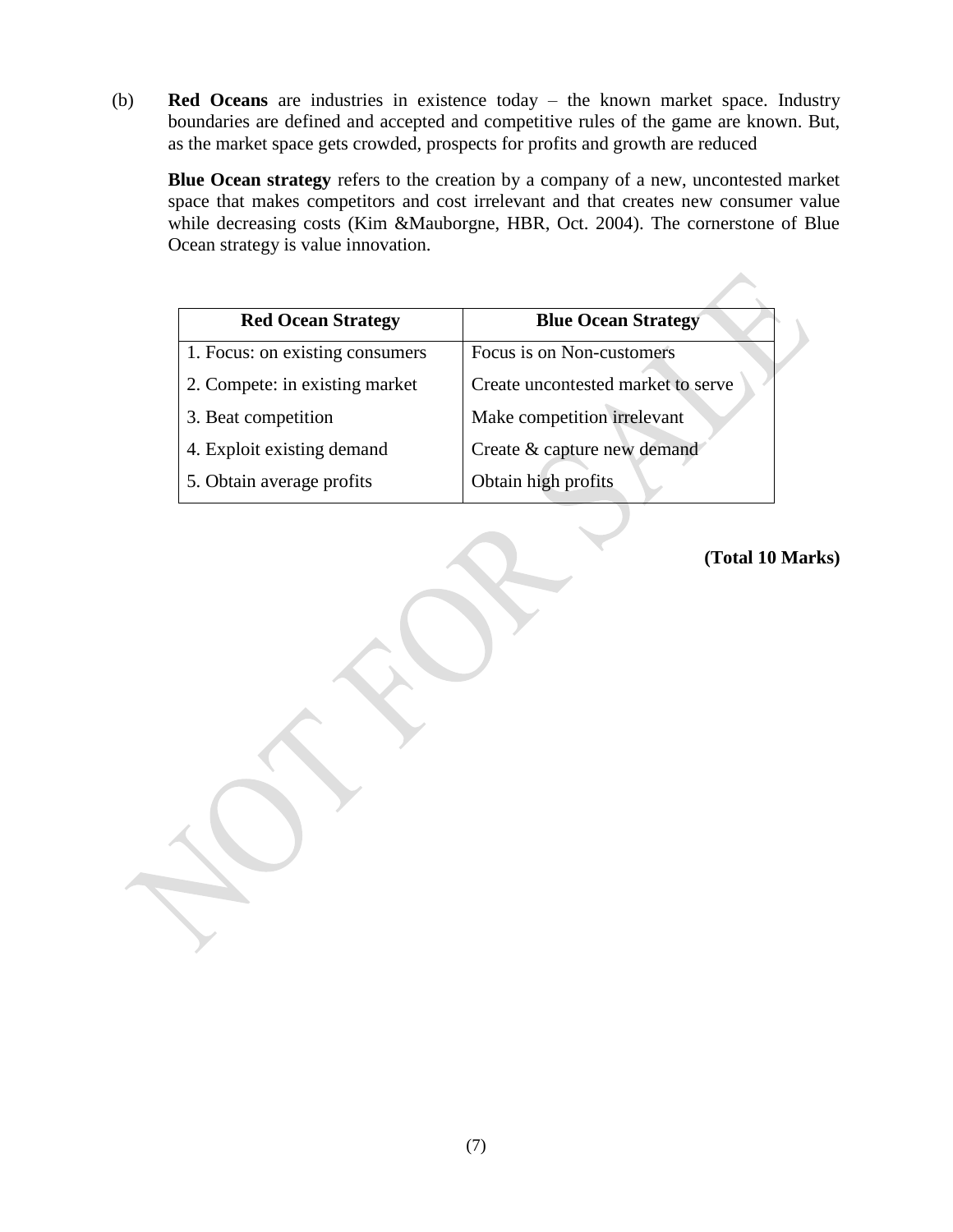- (a) Policies facilitate solving recurring problems and guide the implementation of strategy. Broadly defined, policy refers to specific guidelines, methods, procedures, rules, forms, and administrative practices established to support and encourage work toward stated goals. Policies are instruments for strategy implementation. Policies set boundaries, constraints, and limits on the kinds of administrative actions that can be taken to reward and sanction behavior; they clarify what can and cannot be done in pursuit of an organization's objectives. Policies and procedures guide the implementation instead of disrupting it. They,
	- Provide top down guidelines about how certain things need to be done.
	- Help enforce consistency in how strategy critical activities are performed in geographically scattered organizational units.
	- Promotes a creation of a work climate that facilitates good strategy implementation

# **(2 marks)**

(b) A **strategic business unit** (SBU) is a profit center that focuses on product offering and market segment that is different from another SBU. SBUs typically have a discrete marketing plan, analysis of competition, and marketing campaign, even though they may be part of a larger business entity.

# **(2 marks)**

(c) Business process reengineering involves fundamental rethinking and radical redesigning of a business process which create value for the customer by eliminating barriers that create distance between employees and customers.

#### **(2 marks)**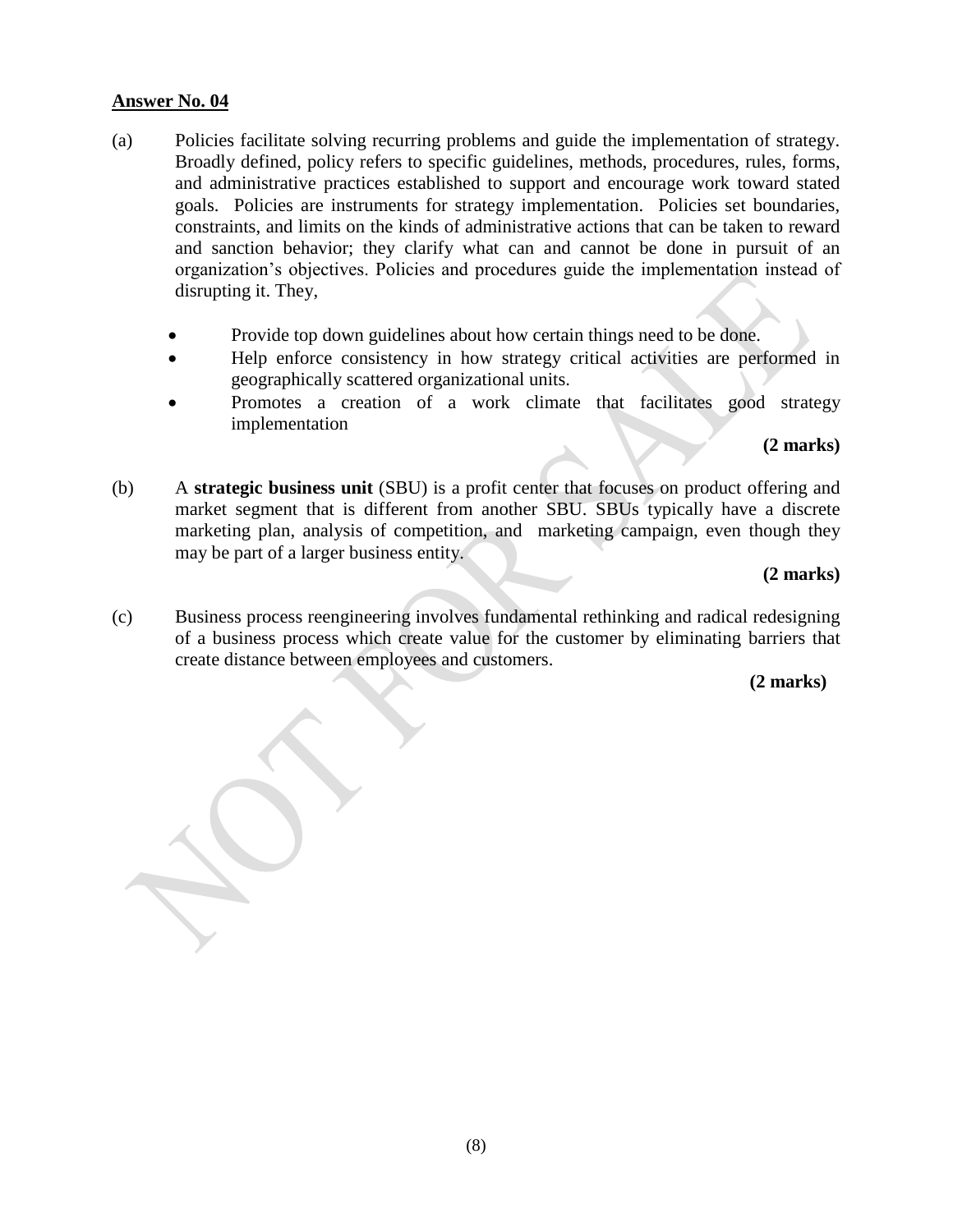#### **Steps to be taken to implement the BSC**

- i. Set up a meeting with all cross- functional managers and request MD to brief them on his intent of implementing the BSC project in the organisation. The MD will apprise the managers of the company situation, the challenges posed by environmental changes and intensifying competition, and the benefits of implementing the BSC in the company. You, as the Head of the steering committee, could also provide a broad overview of the BSC framework.
- ii. MD, with the steering committee members, will revisit the present vision, mission and strategy. If required, based on the MD/ Board of Directors' long term direction- the vision, mission and long term goals might have to be re-defined.
- iii. Organize a brainstorming session among employees (30 nos. cross function) and get their views regarding the way things are done and come up with any suggestions to improve performance management.
- iv. Steering committee members should come up with a plan of performance measurement, key performance areas and indicators (KPAs & KPIs) for the respective functions.
- v. Do a capability analysis on the four BSC perspectives and document.
- vi. Do a Gap analysis based on capability analysis and long- term goals.
- vii. Prepare the strategy and break down the objectives for functions in line with the firm's objectives into measurable terms.
- viii. Compare with KPAs/ KPIs as agreed and set up the BSC.
- ix. Communicate to all employees of the firm with the right level of information based on the responsibility and position.
- x. Organize awareness program on BSC for key managers and executives in each unit of the company.
- xi. Launch the BSC and inform the new reward system.
- xii. Implement measures and modify, if required, on a monthly basis at the BSC review meeting.
- xiii. Any other acceptable points will be considered for marking.